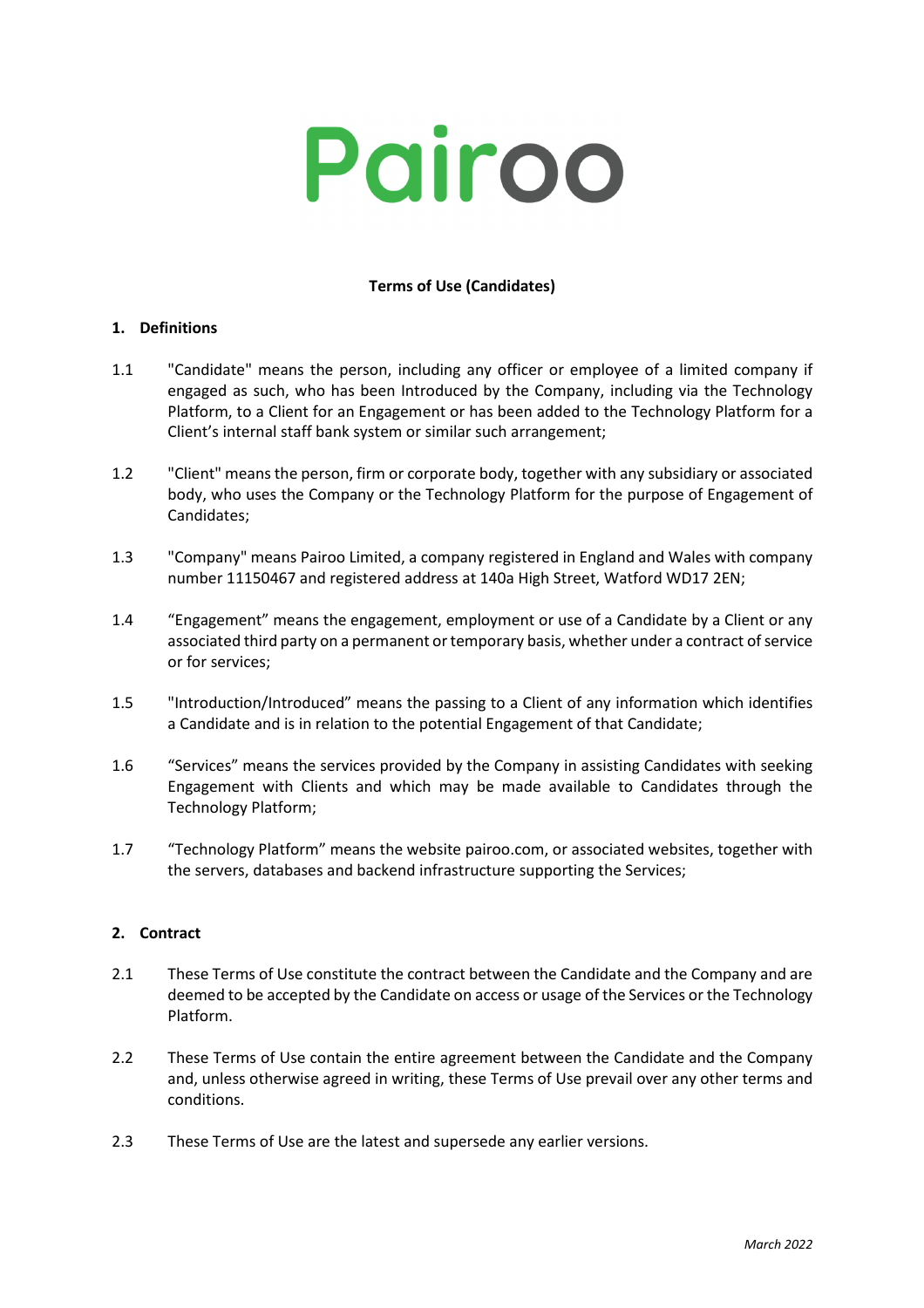#### **3. The Services**

- 3.1 The Company, solely at its discretion, may provide Services to the Candidate and/or access to the Technology Platform.
- 3.2 The Candidate confirms that all information, including all uploaded or supplied compliance documents, provided to the Company, including via the Technology Platform, are accurate and genuine and that that Company is entitled to forward or display this information to Clients for the purpose of assisting the Candidate with the seeking of Engagements with Clients. The Candidate also confirm that they have all the necessary skills, qualifications and experience to undertake any of the Engagements that they may apply for. The Candidate is responsible for promptly notifying the Company if any of the information they have provided to the Company changes at a later date or becomes invalid.
- 3.3 If a Candidate is provided with Services or given access to the Technology Platform, the Candidate will be able to view and may be able apply for temporary work engagements in respect of Clients. The Company is not responsible for the accuracy of the details that are on the Technology Platform or are provided in respect of a potential Engagement. The Company reserves the right to cancel any Engagement at any time and without prior notice, and the Company will not be liable for any compensation to the Candidate for such cancellation.
- 3.4 The Candidate agrees and accepts that access to the Technology Platform is provided on the basis that it is limited to that Candidate, revocable, non-exclusive, non-sublicensable and nontransferable. Whilst the Candidate has access to the Technology Platform, the Candidate is allowed unlimited use of the Technology Platform and such use can be on an unlimited number of devices, provided that such devices belong to the Candidate.
- 3.5 The Candidate is responsible for ensuring that they have the necessary compliance documents required by Clients and for uploading such documents on to the Technology Platform. The Candidate agrees that the Company may view and check these documents. The Candidate further agrees that the Company will allow Clients to view and download the documents. Following application, the Client is responsible for selecting or confirming the Applicant that they want to offer the temporary work engagement to.
- 3.6 The Company is in no way to be regarded as being the employer of the Candidate. The Candidate is engaging directly with the Client. The Company is not responsible for seeking to find suitable engagements for the Candidate and the Candidate is not obliged to accept any engagements that have been suggested by the Company.
- 3.7 Once a Candidate confirms their acceptance, either verbal, written or via the Technology Platform, to undertake an Engagement then that forms a legally binding contract for the Candidate to undertake such Engagement.
- 3.8 If the Candidate wishes to cancel an Engagement that they have already accepted, then they must give the Company at least 14 days written notice ahead of the start date of the Engagement. If the Candidate is cancelling with less than 14 days' notice, other than in cases of an emergency, which are agreed on a case-by-case basis, then the Candidate will be in breach of these Terms of Use and will be liable to compensate the Company and the Client for any losses arising. The Company also reserves the right to inform other relevant parties, such as the Candidate's employer, the PCT and the GMC, if the Candidate's cancellation is, in the Company's determination, unjustified and could have an impact on patient care.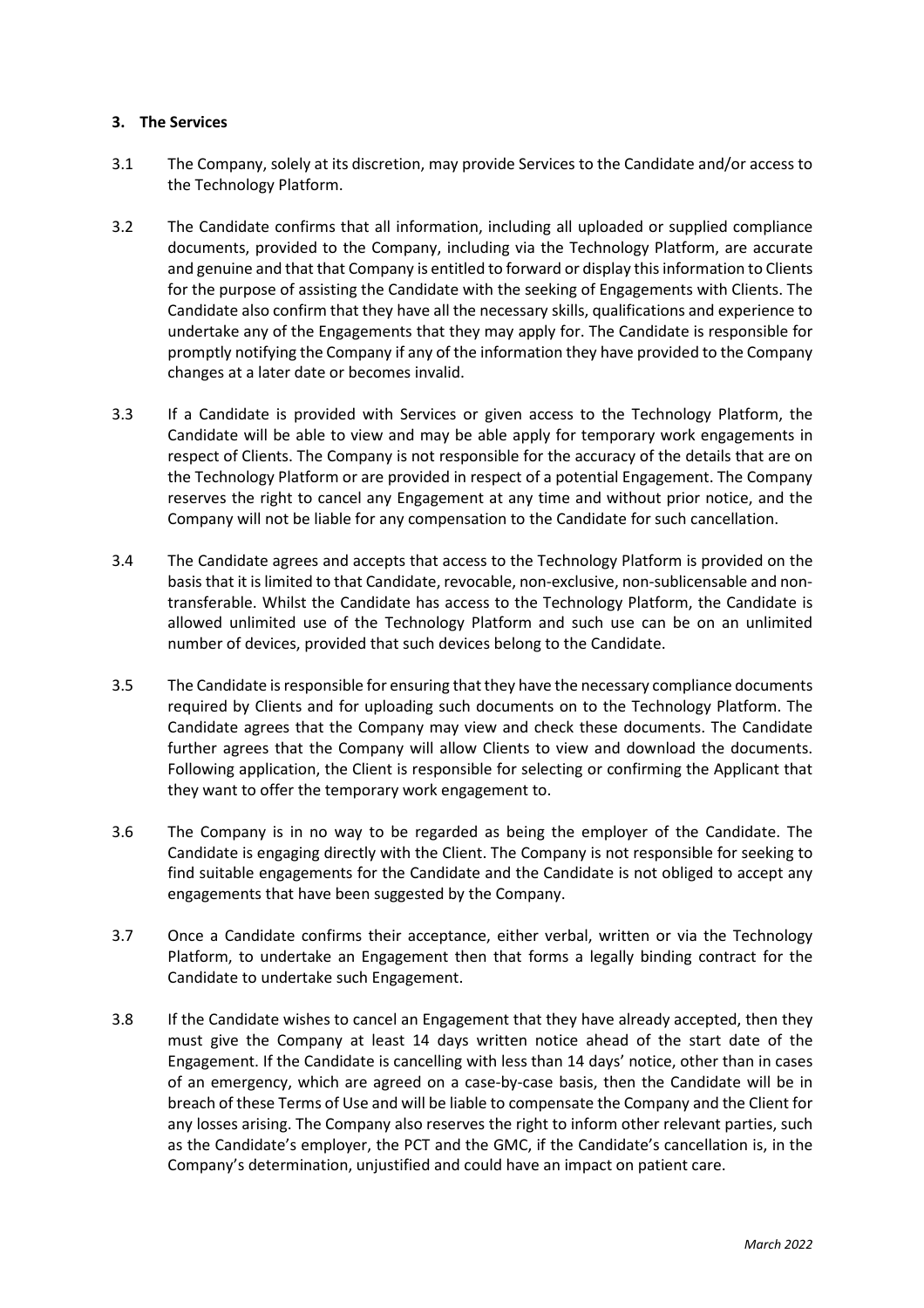- 3.9 Once a Candidate has completed a temporary work engagement, they will be required to promptly complete a timesheet, which may be electronic or paper based depending on the Client, and to submit that timesheet to the Client for approval. Candidates are responsible for ensuring that their timesheets are accurate and for submitting them within 2 weeks of the date of the engagements to which they relate. Failing to submit a timesheet or submitting a late timesheet could result in delayed payment or no payment at all. Following approval of the timesheet by the Client (such approval being ultimately at the Client's sole discretion), the Client is responsible for making payment to the Candidate. Depending on what has been agreed with the Client, this payment may either be made directly by the Client to the Candidate or to the Candidate via the Company.
- 3.10 The Candidate confirms that, whilst they are undertaking an engagement that has been arranged by the Company or the Technology Platform, they will not engage in any conduct which is detrimental to the interests of the Company or the Client.
- 3.11 The Candidate is not permitted to remove any copyright, trademark or other proprietary notices from the Services or the Technology Platform. The Candidate is not permitted to reproduce, modify, prepare derivative works based upon, distribute, license, lease, sell, resell, transfer, publicly display, publicly perform, transmit, stream, broadcast, decompile, reverse engineer, disassemble, link to, mirror, use any programs or scripts to scrape, index, survey, data mine or otherwise exploit the Services or the Technology Platform.
- 3.12 The Company, solely at its discretion, reserves the right to enhance, modify, or change in any way, any part of the Services or the Technology Platform at any time and with no prior notice.
- 3.13 The Company reserves the right to temporarily limit or terminate a Candidate's access to the Technology Platform, in whole or in part, at any time, without prior notice and for any reason.
- 3.14 The Candidate agrees to keep confidential all information in respect of Clients and Engagements that is not in the public domain.
- 3.15 When an engagement has been suggested to the Candidate by the Company, or via the Technology Platform, then for a period of 6 months from the date of that suggestion or (if undertaken) the completion of the Engagement, the Candidate cannot undertake any engagements for that Client (at any of their sites), either directly or indirectly, unless it is via the Company or the Technology Platform. If a Candidate breaches this clause and undertakes engagements with the Client within a 6 month period then they will be liable to compensate the Company for any losses arising as a result of their action.

#### **4. Fees**

4.1 There are no fees chargeable to the Candidate for accessing, viewing or applying for Engagements via the Company or the Technology Platform.